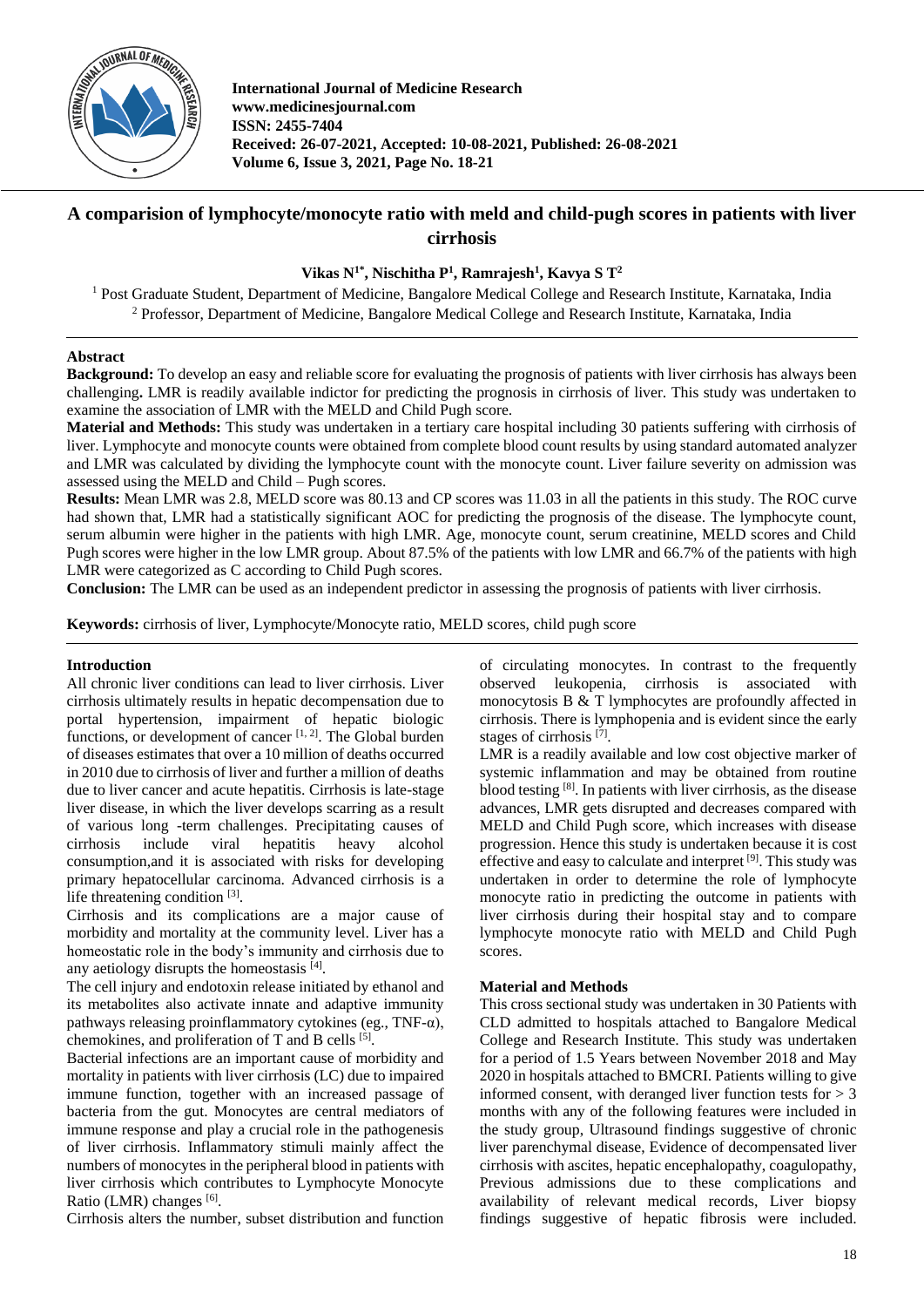Patients aged less than < 18 yrs, those diagnosed with liver cirrhosis, but admitted because of other medical illness, such as diabetes mellitus, ischemic heart disease or cerebrovascular accident, hepatocellular carcinoma, patients with any other concurrent ailment that could alter LMR, such as the presence of hematological malignancy, autoimmune disease or chronic infection like tuberculosis and patients who were administered antibiotics in the last 14 days were excluded from the study.

The patients thus selected were subjected for thorough history and physical examination. Relevant laboratory investigations were ordered including abdominal ultrasonogram and subjected for liver biopsy wherever feasible. Lymphocyte and monocyte counts were obtained from complete blood count results by using standard automated analyzer and LMR was calculated by dividing the lymphocyte count with the monocyte count. Liver failure severity on admission was assessed using the MELD and Child – Pugh scores. MELD was calculated by using standard formula available online and CP score was calculated using five variables (hepatic encephalopathy, INR, ascites, bilirubin and albumin). All the patients were subjected for follow up during their hospital stay. Patients who were successfully managed and discharged from hospital regardless of their duration of hospital stay were included as survived group and those died in the course of treatment due to complications were included as non survived group. The scores were compared between the survivors and non survivors. The data thus obtained was analyzed using Statistical Package for Social Services (IBM Corp: Armonk, NY, USA). Receiver operating characteristic curve was used evaluate the efficacy of the three variables (LMR, MELD & CP score) in determining the outcome in patients with cirrhosis of liver during hospital stay.

## **Results**

|                                          | <b>Survived</b>  | <b>Died</b>      | <b>Total</b>      | P value, Sig |
|------------------------------------------|------------------|------------------|-------------------|--------------|
| Age in years (Mean $\pm$ SD)             | $44.92 \pm 11.9$ | $38.6 \pm 1.67$  | $43.87 \pm 11.1$  | $0.252$ , NS |
| Sex (Male, $%$ )                         | 76.0             | 100              | 80.0              | 0.009, Sig   |
| Lymphocyte count (Mean $\pm$ SD)         | $13.75 \pm 7.34$ | $23.3 + 3.48$    | $15.3 + 7.7$      | 0.033, Sig   |
| Monocyte count (Mean $\pm$ SD)           | $7.68 \pm 3.1$   | $4.3 + 2.74$     | $7.12 + 3.26$     | $0.293$ , NS |
| Serum creatinine (mg/dl) (Mean $\pm$ SD) | $1.59 + 1.5$     | $0.86 \pm 0.34$  | $1.47 \pm 1.39$   | 0.000, Sig   |
| LMR (Mean $\pm$ SD)                      | $1.71 \pm 0.9$   | $8.36 \pm 6.47$  | $2.8 \pm 3.58$    | 0.979. NS    |
| MELD score (Mean $\pm$ SD)               | $81.64 \pm 50.2$ | $72.6 \pm 45.87$ | $80.13 \pm 48.91$ | 0.713, NS    |
| Child Pugh score (Mean $\pm$ SD)         | $10.96 \pm 1.48$ | $11.4 \pm 1.67$  | $11.03 \pm 1.5$   | 0.558, NS    |

## **Baseline characteristics**

The overall mean age in this study was 43.87 years with mean age of survived patients was 44.92 years and died was 38.6 years. The lymphocyte count and Child Pugh scores were higher in the patients who died when compared with the survived patients. The monocyte count, serum creatinine and MELD scores were higher in patients who survived. A statistically significant difference was seen in Sex,

Lymphocyte count and serum creatinine.

## **Relationship of LMR with MELD and CP scores**

Mean LMR was 2.8, MELD score was 80.13 and CP scores was 11.03 in all the patients in this study. Pearson correlation coefficient between the LMR and CP scores was 0.147 and with MELD was -0.127 which was not statistically significant.



**Fig 1:** ROC curve showing the AUCs for MELD, CP score and LMR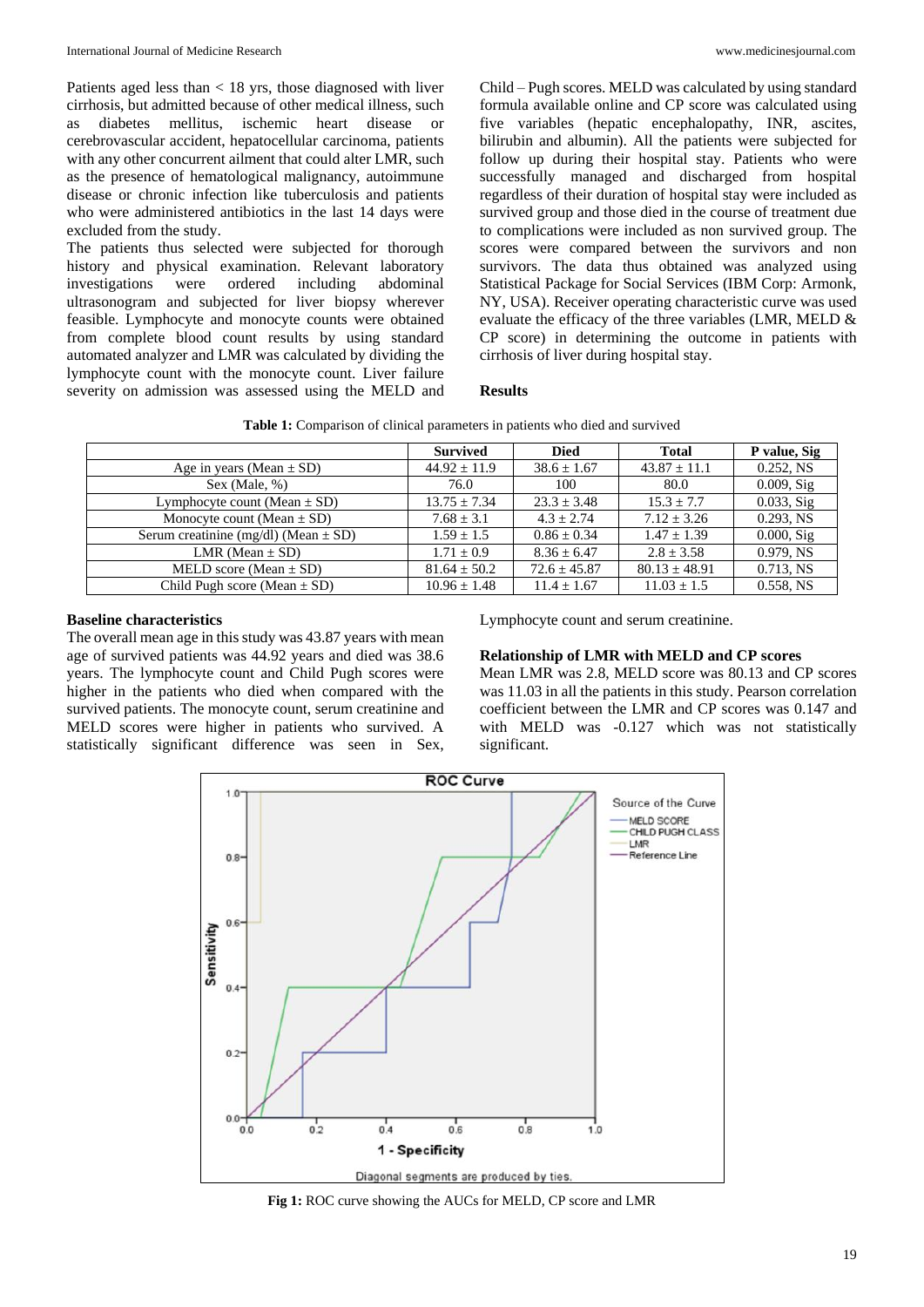Table 2: Pair wise comparison of the differences between the areas covered by ROC curve

|                          | Differences between areas | 95% CI          | P value |
|--------------------------|---------------------------|-----------------|---------|
| $CP$ score $- LMR$       | 0.493                     | $0.200 - 0.787$ | 0.959   |
| $MELD score - LMR$       | 0.392                     | $0.154 - 0.63$  | 0.422   |
| $MELD score - CP scores$ | 0.292                     | $0.105 - 0.524$ | 0.205   |

ROC curve was used to calculate the AUCs of MELD and CP scores and LMR for determining the outcomes patients with cirrhosis of liver who were survived and died. The ROC curve had shown that, LMR had a statistically significant

AOC for predicting the prognosis of the disease. The pair wise comparison of the CP scores – LMR, MELD scores – LMR and MELD scores – CP scores was not statistically significant.

| Table 3: Characteristics of variables of the two groups (low vs high LMR) |  |  |
|---------------------------------------------------------------------------|--|--|
|                                                                           |  |  |

| <b>Characteristics</b> | <b>Low LMR</b>    | <b>High LMR</b>  | P value, Sig |
|------------------------|-------------------|------------------|--------------|
| Age                    | $44.29 \pm 11.73$ | $42.17 \pm 8.86$ | $0.683$ , NS |
| Lymphocyte count       | $12.95 \pm 6.27$  | $24.88 \pm 5.05$ | 0.000, Sig   |
| Monocyte count         | $7.68 \pm 3.17$   | $4.9 \pm 2.87$   | $0.065$ , NS |
| Serum creatinine       | $1.62 + 1.52$     | $0.85 \pm 0.3$   | $0.231$ , NS |
| Serum albumin          | $2.24 \pm 0.53$   | $2.28 \pm 0.54$  | 0.857, NS    |
| <b>MELD</b> score      | $83.42 \pm 50.53$ | $67.0 \pm 43.26$ | $0.472$ , NS |
| Child Pugh score       | $11.04 \pm 1.46$  | $11.0 \pm 1.79$  | $0.953$ , NS |

The comparison of clinical parameters used in the study between the patients with low LMR and high LMR scores had shown that, the lymphocyte count, serum albumin were higher in the patients with high LMR. Age, monocyte count, serum creatinine, MELD scores and Child Pugh scores were higher in the low LMR group. Only lymphocyte count was significantly different in low and high LMR group.

**Table 4:** Association of LMR with Child Pugh class of patients with liver cirrhosis

| <b>Child Pugh class</b>                      | Low LMR N $(\% )$ | High LMR $N$ $(\%)$ |
|----------------------------------------------|-------------------|---------------------|
|                                              | 3(12.5)           | 2(33.3)             |
|                                              | 21 (87.5)         | 4(66.7)             |
| Total                                        | 24 (100)          | 6(100)              |
| $\mu^2$ value 1.5 df -1 p value sig 0.221 NS |                   |                     |

 $\chi^2$  value=1.5 df=1 p value, sig= 0.221, NS

## **LMR: Lymphocyte Monocyte ratio**

This study had shown that, about 87.5% of the patients with low LMR and 66.7% of the patients with high LMR were categorized as C according to Child Pugh scores.

### **Discussion**

The patients with cirrhosis of liver usually demonstrate the systemic inflammation<sup>[10]</sup>. This inflammation is responsible for the complications associated with the cirrhosis of liver [11]. This study attempted the assessment of the role of inflammatory markers and LMR in the outcome of patients with cirrhosis of liver.

Mean age of survived patients was 44.92 years and died was 38.6 years. The inflammatory markers including lymphocyte count, LMR and Child Pugh scores were higher in deceased patients. A statistically significant difference was seen in Sex, Lymphocyte count and serum creatinine between the patients who died and survived. A study by Jamil *et al* had shown that, the mean age was 53.14 years This study had also shown a significant difference in serum albumin, LMR, MELD scores and CP scores between the patients who were survived and died unlike this study [12] . In a study by Zhang *et al*, most of the patients had decompensated cirrhosis, and significantly low LMR than surviving group  $^{[13]}$ .

Mean LMR was 2.8, MELD score was 80.13 and CP scores was 11.03 in this study. Pearson correlation coefficient between the LMR and CP scores was 0.147 and with MELD

was -0.127 which was not statistically significant. A study by Jamil *et al* had shown that, the mean MELD scores was 11.62, CP score was 9.32 in their study [12] .Zhang *et al* had reported that, LMR was significantly lower in the disease group than the control group  $[13]$ . Many studies have shown that, increasing scores predict the worse outcomes in patients with liver cirrhosis  $[14, 15]$ . The studies have shown that, LMR can used as an independent predictor of survival in patients with liver cirrhosis<sup>[16]</sup>.

The ROC curve had shown that, LMR had a statistically significant AOC for predicting the prognosis of the disease. The pair wise comparison of the CP scores – LMR, MELD scores – LMR and MELD scores – CP scores was not statistically significant. In a study by Jamil *et al*, the AUC for LMR was 0.807 which was statistically significant. But this study had shown different AUC<sup>[12]</sup>. A study by Zhang et al had shown that, MELD score and LMR were negatively correlated [13].

The lymphocyte count, serum albumin was higher in the patients with high LMR and Age, monocyte count, serum creatinine, MELD scores and Child Pugh scores were higher in the low LMR group where a statistically significant difference was seen with lymphocyte counts. Similar comparison by Jamil *et al* had shown that, MELD scores and Child Pugh scores were statistically significant between the patients with low and High  $LMR^{[12]}$ .

#### **Conclusion**

The LMR can used as independent predictor for prognosis of liver cirrhosis. It can be calculated easily and can be interpreted with efficacy nearly equal to those of MELD and CP scores.

#### **Limitations**

This study did not statistically significant correlation between MELD score and Child Pugh score with LMR as we had smaller study population and as more subjects were in CP class C.

#### **References**

1. Kim MY, Baik SK, Lee SS, Hemodynamic alterations in cirrhosis and portal hypertension, The Korean Journal of Hepatolog,2010:16(4):347-352.